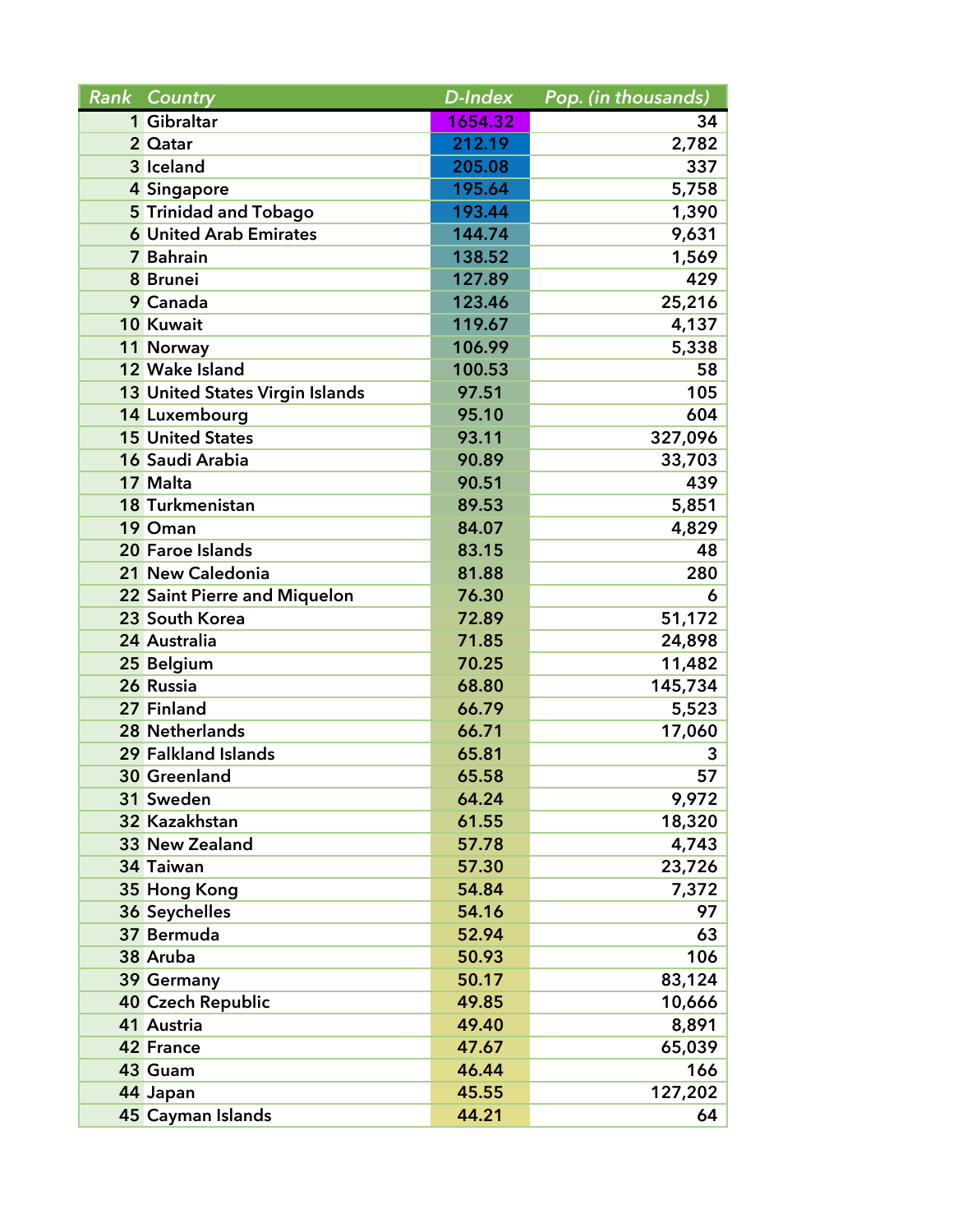| 46 Iran                            | 43.01 | 81,800    |
|------------------------------------|-------|-----------|
| 47 Bahamas                         | 42.70 | 386       |
| 48 Slovenia                        | 42.63 | 2,078     |
| <b>49 Switzerland</b>              | 42.15 | 8,526     |
| 50 Ireland                         | 41.17 | 4,819     |
| 51 Slovakia                        | 40.24 | 5,453     |
| 52 Denmark                         | 38.19 | 5,752     |
| 53 Spain                           | 37.90 | 46,693    |
| 54 United Kingdom                  | 37.13 | 67,142    |
| 55 Malaysia                        | 36.23 | 31,528    |
| 56 Israel                          | 35.68 | 8,382     |
| 57 Poland                          | 34.82 | 37,922    |
| 58 Italy                           | 33.89 | 60,627    |
| 59 Greece                          | 33.44 | 10,522    |
| <b>60 Hungary</b>                  | 32.86 | 9,708     |
| 61 Bulgaria                        | 32.38 | 7,052     |
| 62 Antigua and Barbuda             | 32.38 | 96        |
| <b>63 Belarus</b>                  | 31.79 | 9,453     |
| 64 Portugal                        | 31.27 | 10,256    |
| 65 Panama                          | 31.25 | 4,177     |
| 66 China                           | 31.12 | 1,427,648 |
| 67 Lithuania                       | 30.82 | 2,801     |
| 68 British Virgin Islands          | 30.43 | 30        |
| 69 Croatia                         | 30.38 | 4,156     |
| <b>70 Puerto Rico</b>              | 29.83 | 3,040     |
| 71 Cyprus                          | 29.80 | 1,189     |
| <b>72 South Africa</b>             | 29.34 | 57,793    |
| 73 Libya                           | 28.23 | 6,679     |
| <b>74 Montserrat</b>               | 28.11 | 5         |
| 75 Venezuela                       | 27.66 | 28,887    |
| 76 Nauru                           | 27.29 | 11        |
| <b>77 American Samoa</b>           | 26.64 | 55        |
| <b>78 Turks and Caicos Islands</b> | 26.05 | 38        |
| 79 Cook Islands                    | 25.67 | 18        |
| 80 Martinique                      | 25.43 | 376       |
| 81 Ukraine                         | 25.28 | 44,246    |
| 82 Barbados                        | 25.20 | 287       |
| 83 Latvia                          | 25.12 | 1,928     |
| 84 Chile                           | 24.81 | 18,729    |
| 85 Argentina                       | 24.36 | 44,361    |
| 86 Montenegro                      | 24.29 | 628       |
| 87 Thailand                        | 23.87 | 69,428    |
| 88 Bhutan                          | 23.75 | 754       |
| 89 Macau                           | 23.51 | 632       |
| 90 Turkey                          | 23.36 | 82,340    |
| 91 Mongolia                        | 23.31 | 3,170     |
| 92 Serbia                          | 23.06 | 8,803     |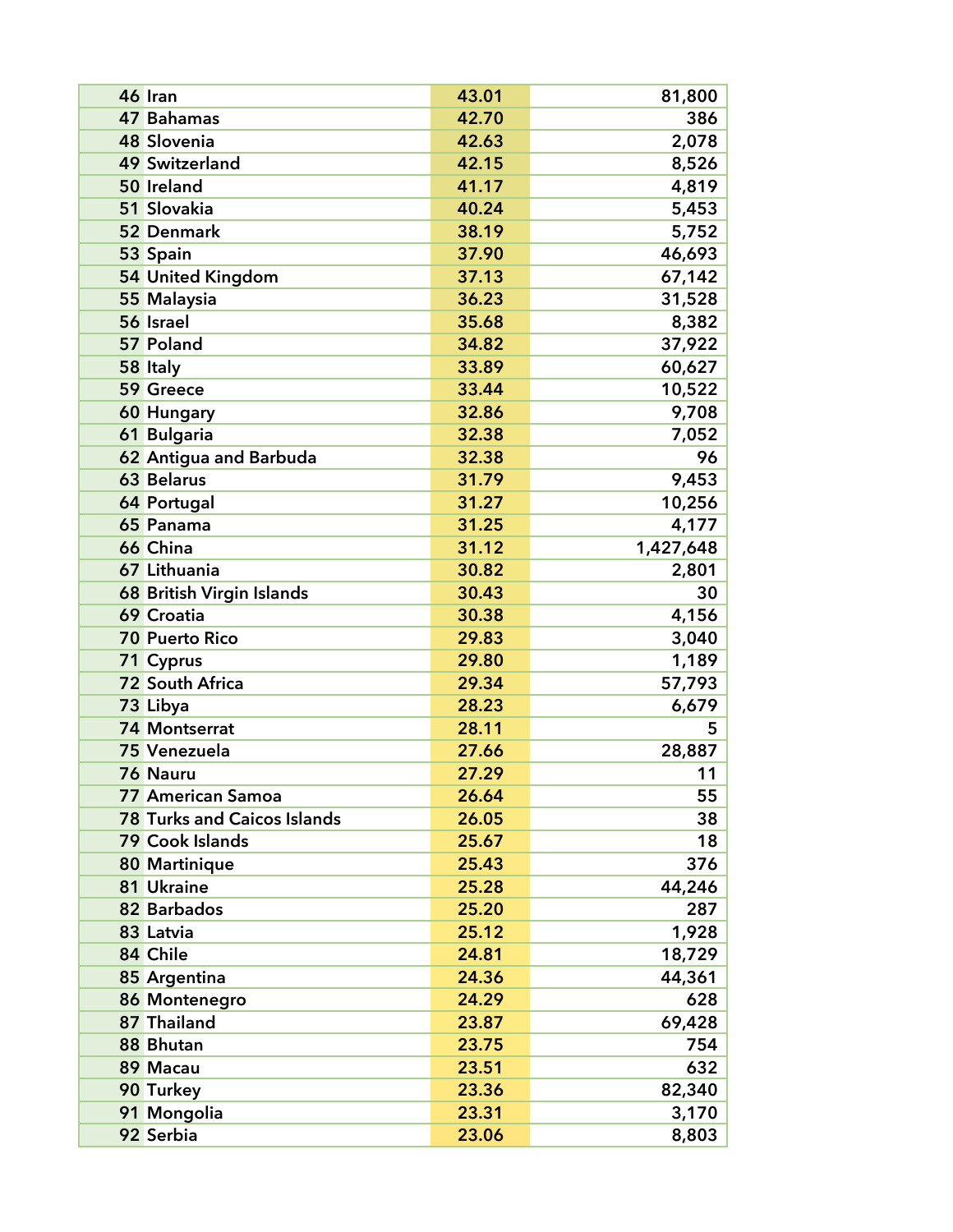| 93 Bosnia and Herzegovina           | 22.64 | 3,324   |
|-------------------------------------|-------|---------|
| 94 Mauritius                        | 22.36 | 1,267   |
| 95 Paraguay                         | 22.24 | 6,956   |
| 96 Guadeloupe                       | 22.08 | 400     |
| 97 Saint Kitts and Nevis            | 21.82 | 52      |
| 98 Romania                          | 21.78 | 19,506  |
| 99 Estonia                          | 21.58 | 1,323   |
| <b>100 Suriname</b>                 | 21.41 | 576     |
| 101 Iraq                            | 20.58 | 38,434  |
| 102 Uruguay                         | 19.96 | 3,449   |
| <b>103 Niue</b>                     | 19.66 | 2       |
| 104 Mexico                          | 19.08 | 126,191 |
| 105 Georgia                         | 18.84 | 4,003   |
| 106 French Guiana                   | 18.52 | 283     |
| 107 Azerbaijan                      | 18.41 | 9,950   |
| 108 Laos                            | 18.35 | 7,061   |
| 109 Brazil                          | 18.34 | 209,469 |
| 110 Algeria                         | 17.93 | 42,228  |
| 111 French Polynesia                | 17.33 | 278     |
| 112 Uzbekistan                      | 16.85 | 32,476  |
| 113 Réunion                         | 16.23 | 883     |
| 114 Lebanon                         | 15.73 | 6,859   |
| 115 Equatorial Guinea               | 15.43 | 1,309   |
| 116 Republic of North Macedonia     | 15.43 | 2,083   |
| 117 Armenia                         | 14.94 | 2,952   |
| 118 Albania                         | 14.50 | 2,883   |
| 119 Maldives                        | 14.18 | 516     |
| 120 Costa Rica                      | 13.40 | 4,999   |
| 121 Fiji                            | 13.29 | 883     |
| 122 Ecuador                         | 12.82 | 17,084  |
| 123 Guyana                          | 12.48 | 779     |
| 124 Egypt                           | 12.36 | 98,424  |
| 125 Kyrgyzstan                      | 12.35 | 6,304   |
| 126 Botswana                        | 12.16 | 2,254   |
| 127 Jordan                          | 12.16 | 9,965   |
| 128 Jamaica                         | 12.14 | 2,935   |
| 129 Grenada                         | 12.04 | 111     |
| <b>130 Dominica</b>                 | 11.74 | 72      |
| 131 Vietnam                         | 11.71 | 95,546  |
| <b>132 Dominican Republic</b>       | 10.91 | 10,627  |
| 133 Peru                            | 10.71 | 31,989  |
| 134 Tunisia                         | 10.70 | 11,565  |
| <b>135 Saint Lucia</b>              | 10.47 | 182     |
| 136 Moldova                         | 10.47 | 4,052   |
| 137 Colombia                        | 10.25 | 49,661  |
| 138 Cuba                            | 10.07 | 11,338  |
| <b>139 Saint Vincent/Grenadines</b> | 9.81  | 110     |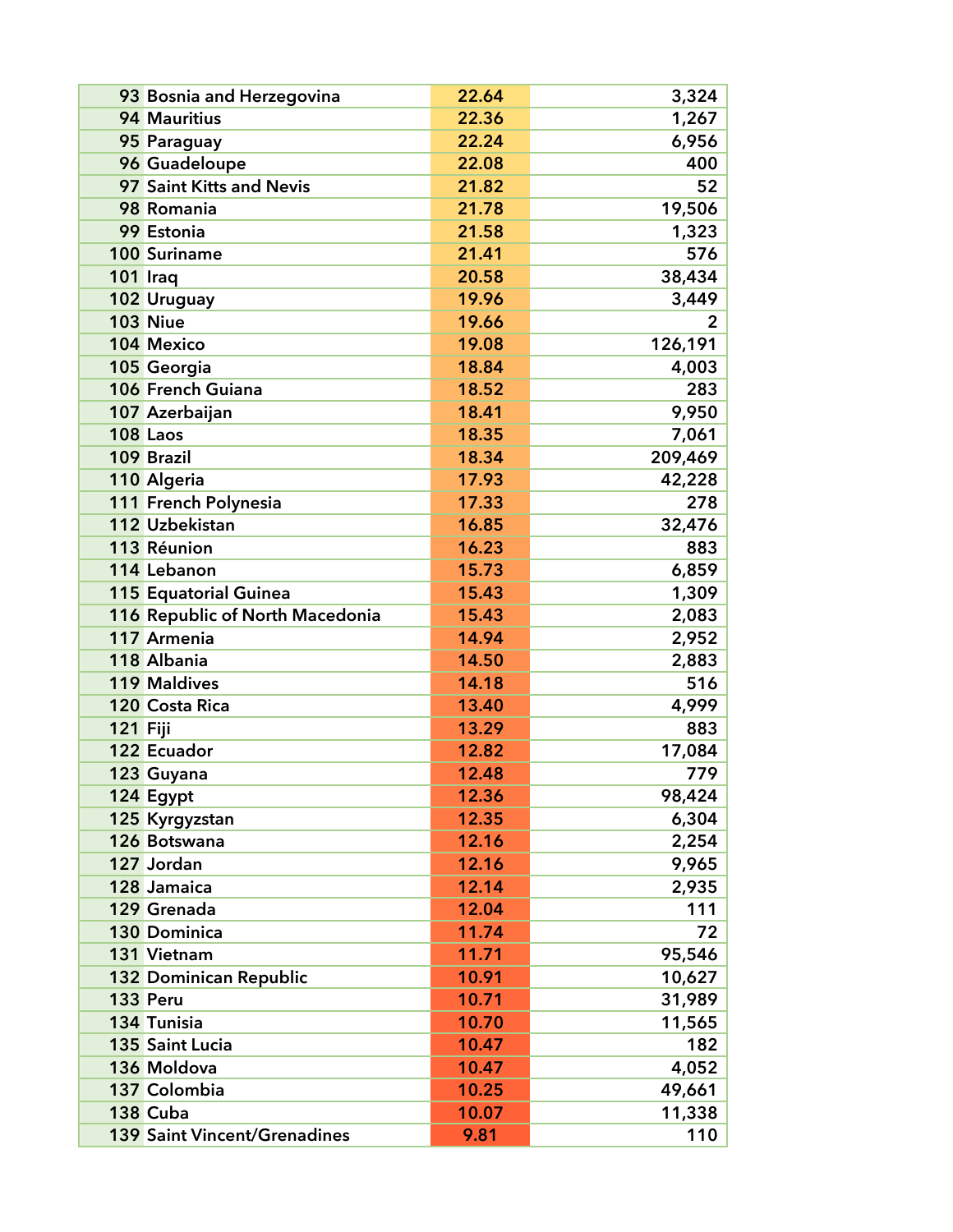| 140 Belize                                | 9.78 | 383       |
|-------------------------------------------|------|-----------|
| 141 Namibia                               | 9.26 | 11        |
| 142 Indonesia                             | 8.99 | 267,671   |
| 143 Syria                                 | 8.49 | 16,945    |
| 144 Bolivia                               | 8.49 | 11,353    |
| 145 Gabon                                 | 8.40 | 2,119     |
| 146 Cape Verde                            | 8.09 | 37,075    |
| 147 Tajikistan                            | 8.08 | 9,101     |
| 148 Morocco                               | 7.11 | 36,029    |
| 149 Samoa                                 | 7.01 | 196       |
| 150 India                                 | 6.97 | 1,352,642 |
| <b>151 Saint Helena</b>                   | 6.76 | 6         |
| 152 El Salvador                           | 6.44 | 6,421     |
| <b>153 Swaziland</b>                      | 6.16 | 9,950     |
| <b>154 Honduras</b>                       | 6.07 | 9,588     |
| 155 Tonga                                 | 6.01 | 103       |
| 156 Guatemala                             | 5.60 | 17,248    |
| <b>157 Philippines</b>                    | 5.42 | 106,651   |
| 158 Sri Lanka                             | 5.26 | 21,229    |
| <b>159 Pakistan</b>                       | 5.21 | 212,228   |
| 160 Republic of the Congo                 | 5.02 | 5,244     |
| 161 Nicaragua                             | 4.47 | 6,466     |
| 162 North Korea                           | 4.39 | 25,550    |
| 163 Palestinian National Authority        | 4.13 | 4,863     |
| <b>164 Federated States of Micronesia</b> | 3.99 | 131       |
| 165 Angola                                | 3.80 | 30,810    |
| 166 Cambodia                              | 3.78 | 544       |
| 167 Zambia                                | 3.68 | 17,352    |
| 168 Papua New Guinea                      | 3.53 | 8,606     |
| 169 Mauritania                            | 3.53 | 4,403     |
| 170 Myanmar                               | 3.42 | 2,448     |
| 171 Vanuatu                               | 3.40 | 293       |
| 172 Zimbabwe                              | 3.33 | 14,439    |
| 173 São Tomé and Príncipe                 | 3.24 | 211       |
| 174 Djibouti                              | 2.99 | 959       |
| 175 Ghana                                 | 2.98 | 29,767    |
| 176 Bangladesh                            | 2.88 | 161,377   |
| 177 Sudan                                 | 2.64 | 41,802    |
| 178 Benin                                 | 2.62 | 11,485    |
| 179 Nigeria                               | 2.54 | 195,875   |
| 180 Senegal                               | 2.52 | 15,854    |
| 181 Kiribati                              | 2.50 | 116       |
| 182 Mozambique                            | 2.43 | 29,496    |
| 183 Lesotho                               | 2.37 | 2,108     |
| 184 Ivory Coast                           | 2.34 | 25,069    |
| 185 Kenya                                 | 2.04 | 51,393    |
| 186 Cameroon                              | 1.90 | 16,250    |